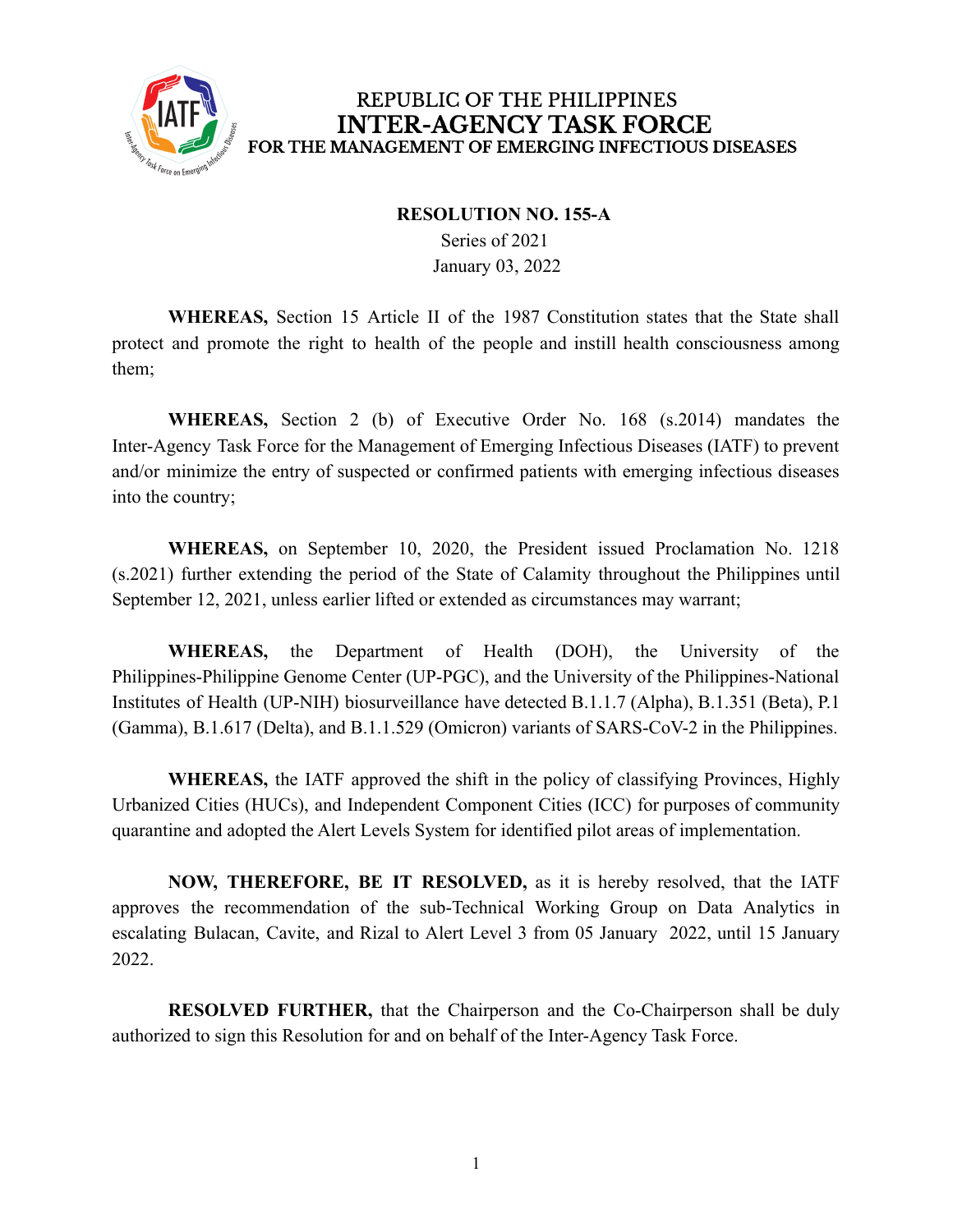

REPUBLIC OF THE PHILIPPINES INTER-AGENCY TASK FORCE<br>FOR THE MANAGEMENT OF EMERGING INFECTIOUS DISEASES

APPROVED this January 03, 2022, via *ad referendum*.

**FRANCISCO T. DUQUE III**

Secretary, Department of Health IATF Chairperson

**KARLO ALEXEI B. NOGRALES** Secretary, Office of the Cabinet Secretariat IATF Co-Chairperson